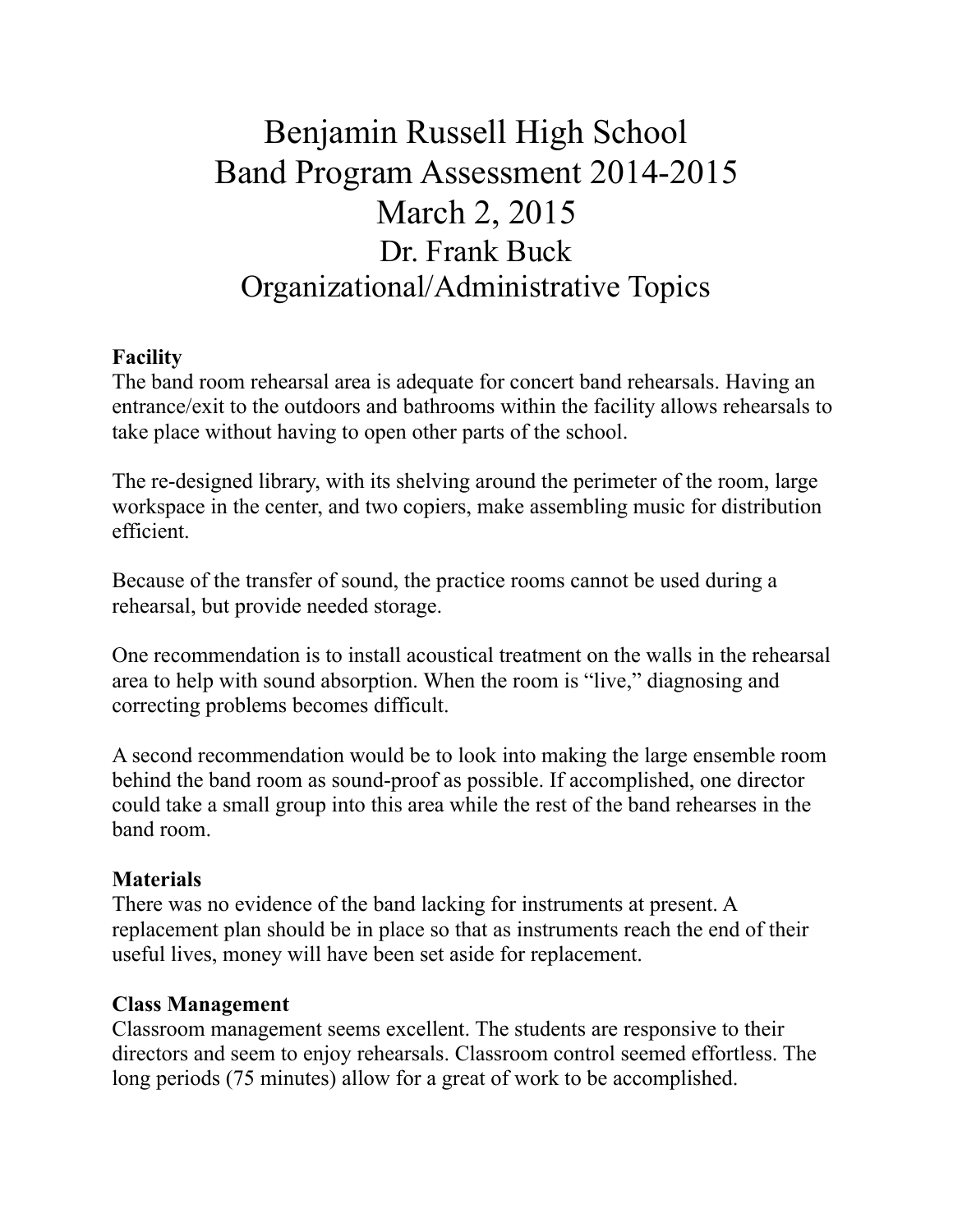# **Scope and Sequence of Class Offerings**

Being able to offer a band class strictly for freshmen is a plus for the program. The group is large enough to stand on its own in public performance and small enough for individual attention to be supplied to students.

A balanced band program offers concert band, marching band, jazz band, ensemble playing, and a method for building individual skills. The schedule offers a 1st period jazz band, three concert bands, and a competitive marching band. The ensemble aspect of the program was not observed today.

The area for growth here seems to be a systematic method for building individual skills starting in beginning band and building through 12th grade. Home practice should center around working through a method book written specifically for that instrument with each student practicing material at his or her level.

# **Program Communication**

The band program maintains a significant web presence with a website, Facebook page, and Twitter account. The band maintains a database in "Charms" and uses it to send mass emails to students.

### **Technology Integration**

The 1-to-1 iPad Initiative opens a number of possibilities. Intonation is a critical, and often elusive, aspect of ensemble playing. Inexpensive and free tuning apps are available for download from the iTunes Store. "Tonal Energy" is a highly-regarded example. With the app installed on the already-available iPad, students are able to check intonation in real time as they play. They can watch pitch tendencies as they change dynamic levels and identify adjustments they must make on the characteristically out-of-tune notes which exist on every instrument.

Technology makes available to students audio and video recordings of professional players who play their instruments, providing a model after which they may copy. Many instructional videos exist on YouTube and are free. Recordings of band performances are also available, allowing students to listen to pieces they are playing in band being played by other groups of all performance levels.

# **Suggestions for Growth**

# *Consider starting Beginning Band in 6th grade*

The 6<sup>th</sup> grade is the most common year to start beginning band, as this is the starting grade in most middle schools. Offering 6<sup>th</sup> grade Beginning Band would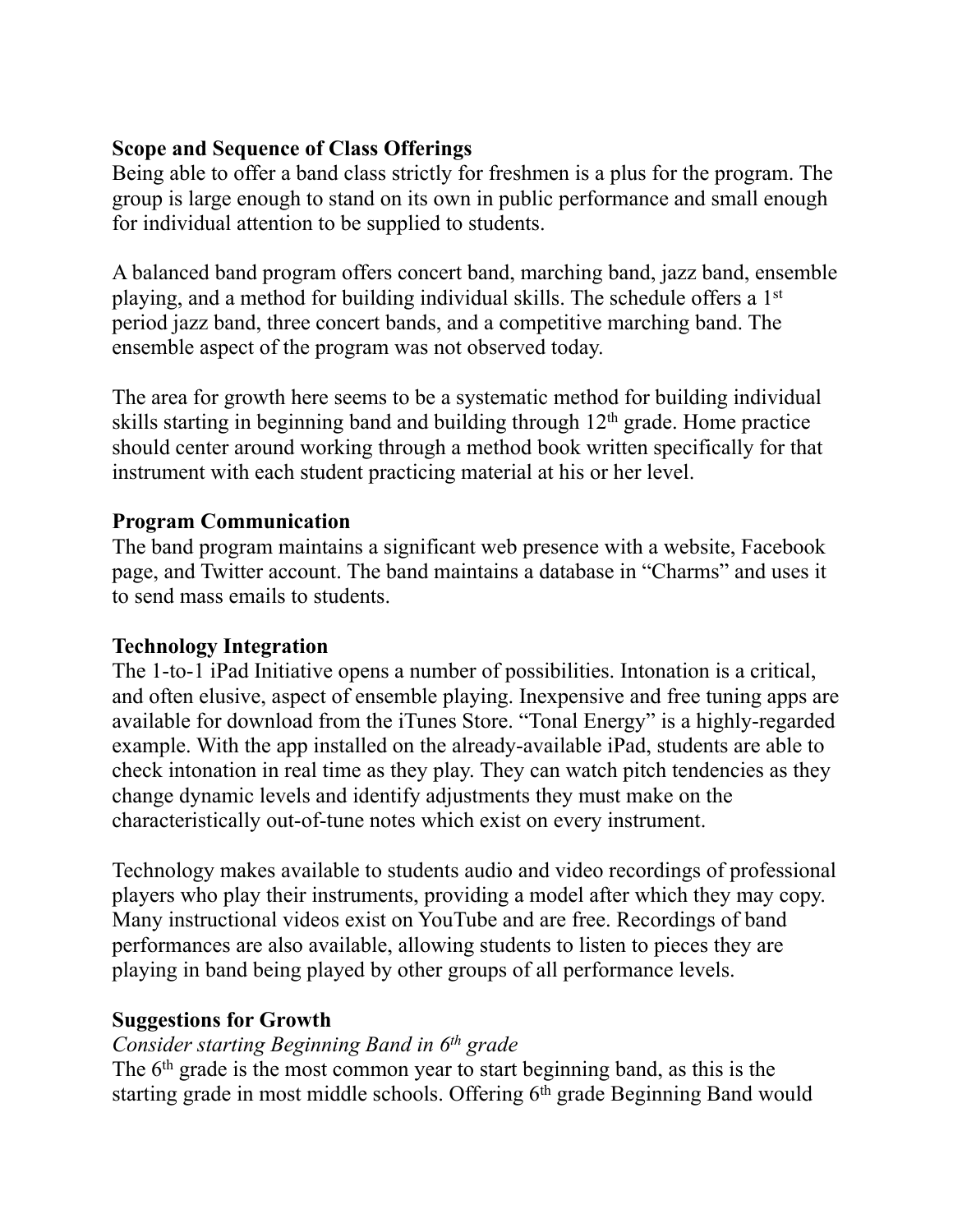give Alexander City students the same opportunity as other students. Students are sufficiently mature to have good success in 5<sup>th</sup> grade. Such an arrangement allows for a more advanced 8th Grade Band, as students will have been playing for two years instead of one. Bands in 6th grade tend to attract a larger number of students.

The considerations would be time and space. Daily, or almost daily, class meeting time is essential for students to progress. Having a consistent place to meet that requires minimal setup is necessary.

*Provide additional focus on the development of individual musicianship*  Encourage participation in honor bands, Solo & Ensemble Festival, and All-State, starting at the middle school level. These activities promote home practice and provide incentives for students to grow. Establish relationships with Auburn University to offer master classes and/or private lessons to students.

#### *Develop a plan to switch students to double-reeds*

The Freshman Band provides a prime opportunity to evaluate potential double-reed players and make transfers. Starting an oboe player at least every other year and a bassoon at least every other year would assure at least one of each instrument in the Symphonic Band. The band program has done an outstanding job of starting and retaining sufficient numbers of clarinets. Clarinet, saxophone, or flute players would all be good candidates for double reeds.

Ideally, select students could be started on double reeds in middle school, with the option to change students over in Freshman Band as a back-up if the younger students moved away or dropped out of the band program.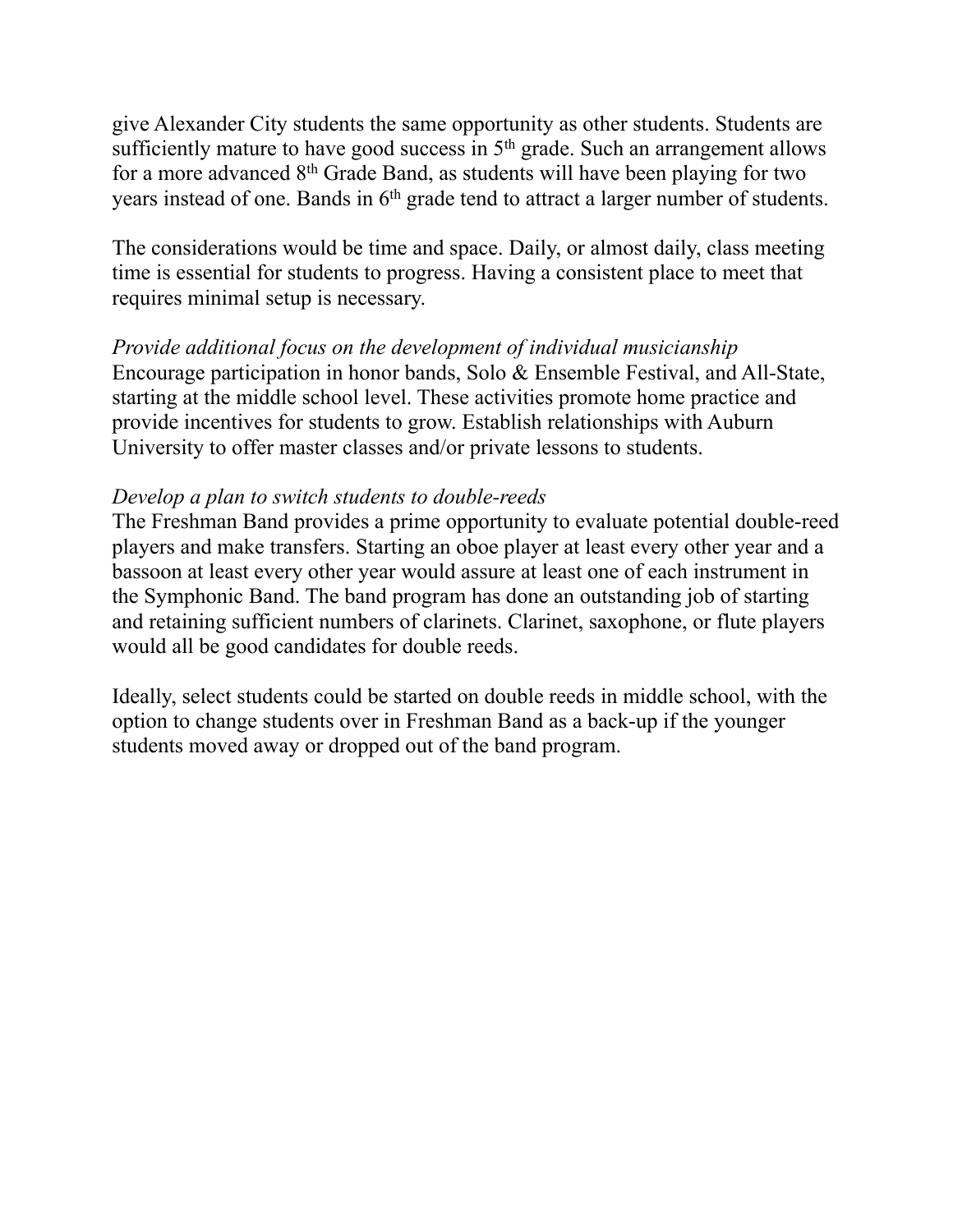# MPA-Level Evaluation of On-Stage Performance

# Freshman Band

#### **The Capitol March**

5-Bring out baritone/tuba more to balance the off-beat rhythm. The two parts together form the "heartbeat" that supports the melody. We are hearing from the percussion much more than the winds that have that rhythm.

Flutes—Can you play out more through this section? You have the melody with the trumpet. Trumpets—Be careful to only slur the notes marked to be slurred. Some are slurring all of measure 5 & 6 and 13 & 14.

Very important to put space on both sides of accented notes. Spacing the accented notes will make it sound like you are doing more accent than you really are.

In a march, play the notes that are a beat or longer full value. Notes shorter than a beat should be played about ½ their written value. (This concept is one that applies throughout the march.) Percussion—Be careful not to rush through the  $1<sup>st</sup>$  and  $2<sup>nd</sup>$  endings.

23—Trombones-Check the length of  $2<sup>nd</sup>$  position (tends to be long) and  $3<sup>rd</sup>$  position. Check Eb on the downbeat of 23, for example. Sounds like a wrong note. Use your iPad with an electronic tuning device to find out.

For the band as a whole, the last note of the phrase should usually be softer than what has gone before it. Just before the first ending, you have an accented quarter note slurred to a non-accented eighth note. Put the weight on the accented note and think about "lifting" off of the eighth note.

45—Check notes during those first 4 measures. Many are not getting the accidentals. Everyone should have a fingering chart handy so that if you are not sure about a fingering, you can look it up.

Upper woodwinds, this is your time to shine. Since these notes are a beat or longer, hold each one full value. Go as long as you can in one breath and "sneak" a breath in the middle of the measure. (One rule of thumb is avoid breathing on a bar line.) Mallet (bells) is doing a nice job of balancing on melody.

64—Nice job on the dotted-eighth-sixteen rhythm. Again, separate the accents.

The band plays out with good volume. Spacing the notes gives a march the "crispness" you want. Space between accents makes everything easier.

Tempo is steady. Good job of watching and staying with the director.

I noticed most students had their own stand and music. That makes it so much easier to watch the director.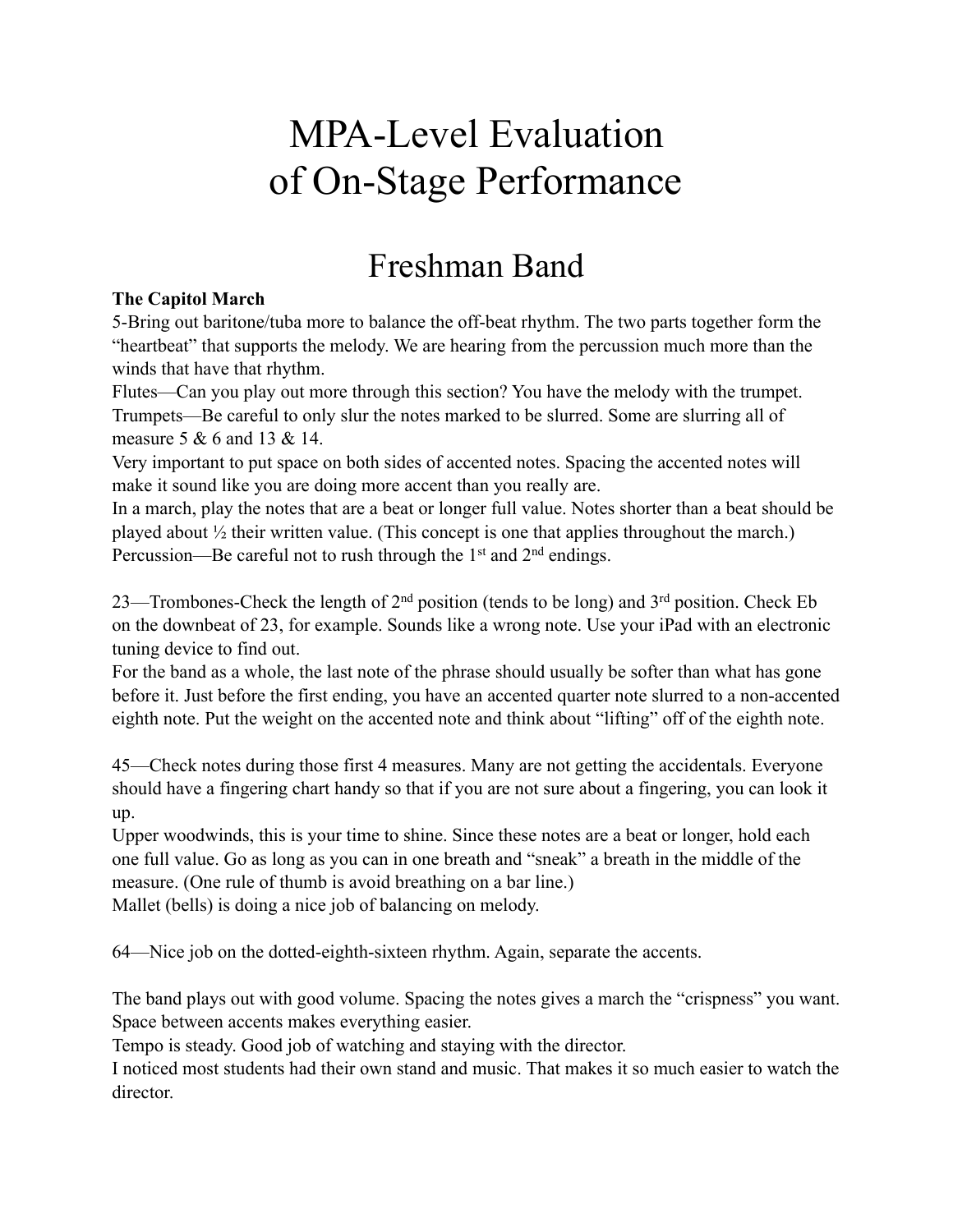#### **The Water is Wide**

1—Very nice mallet work. It's good to see this many percussionists who can perform mallet parts.

Winds—Focus on keeping a steady stream of air moving through the instrument. If you have to take a breath, sneak it in the middle of the measure and come back in so gently nobody knows you were gone. Let the notes touch each other. Let the tongue "dent" the air stream.

6—Clarinets, going into measure 6, play the tenuto notes…no space. This section is your opportunity to demonstrate a beautiful sound. Take plenty of mouthpiece, so much that any more would cause a squeak. Firm the corners of the mouth. Push up with your right thumb. If you were to take just the barrel and mouthpiece and play a note, it should match top-line F#. If you are below the pitch, push up with your hand. When you put the entire instrument together, push up the same amount with the right thumb.

Accompaniment—Keep the line moving so there are no "holes" in the sound. Stagger breathe so that the line is never broken.

Every whole note is an opportunity to make music. Whole notes can grow. Whole notes can diminish. Whole notes can do both. Whole notes can never stay at the same volume for 4 beats. Generally, you will crescendo during the beginning of the phrase and decrescendo towards the end. The last note of the phrase is the softest. That way, it's not so obvious when you take a breath.

Trombones—In legato playing, the slide has to move faster. You want to avoid a "smear" between notes. The only way to do that is to make the slide changes instantaneous.

22—The tenuto eighth notes must be tongued much lighter. Let them "touch" each other, and let the tongue simply dent the air stream.

The most important element of your playing is tone quality. When working for a mature sound, air is everything. The proper amount of air makes everything easier. It makes reed vibrate better, so that clarinet and saxophone players don't "bite" and can take more mouthpiece in the mouth. Air allows brass players to open the aperture more without the note dropping to a lower partial. In this piece, concentrate on taking a deep breath, one from the very bottom of your lungs. (You can't really do that, but it helps to think about it that way.) Think about using "warm air" (which opens your throat) as you play. This piece is a tone contest. If you are playing a whole tone, your goal should be for the person in front of you to want to turn around and tell you what a beautiful tone quality you have.

I would recommend having flute players use the thumb Bb as the primary fingering and encourage this practice to extend to beginning band at the middle school level. The thumb Bb eliminates the "cross fingering" students experience when going to and from the Bb. Students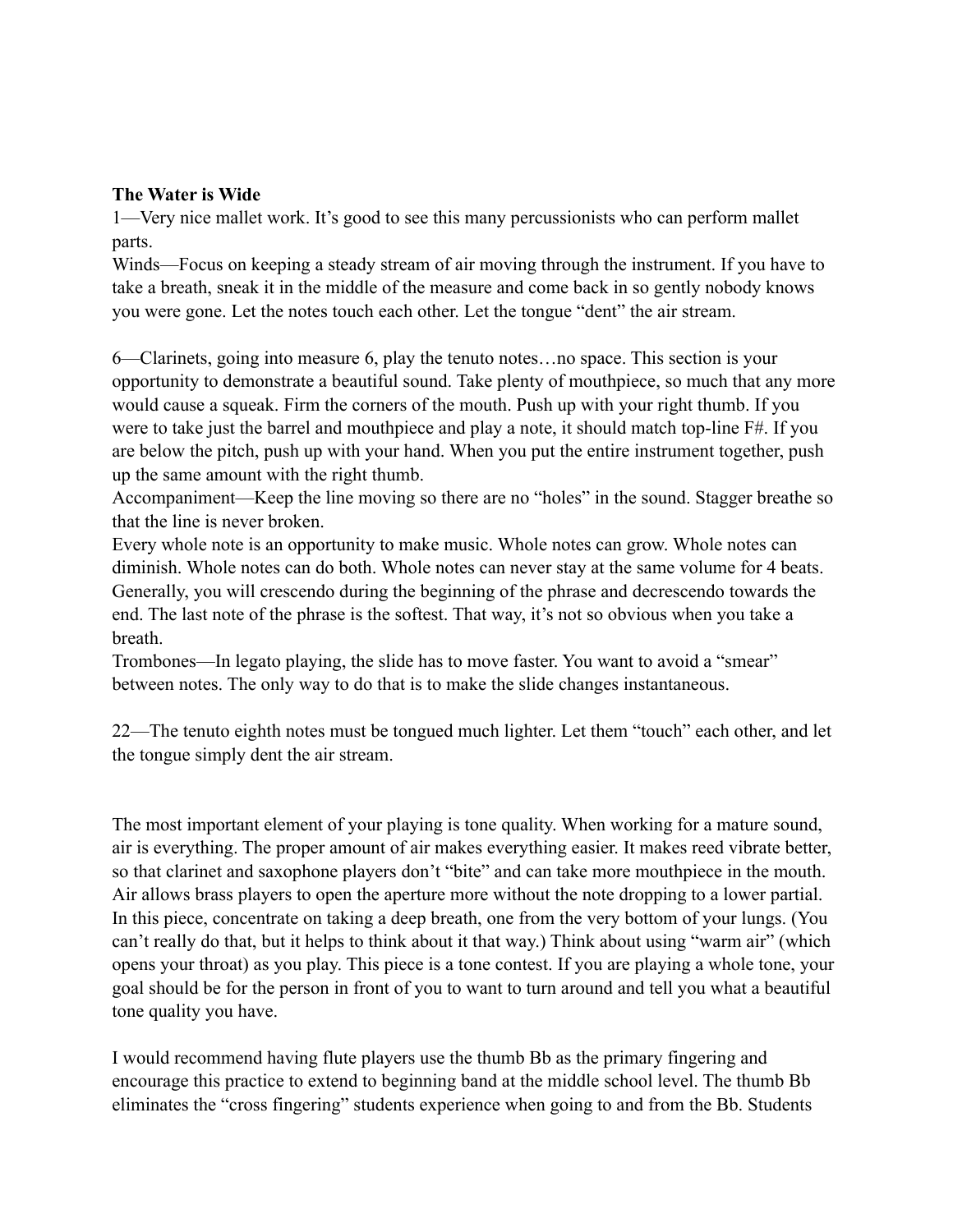should know they can leave the thumb on the Bb thumb key for all notes except B natural and the very high F# (neither note they experience often in band music).

#### **Doppler Effect**

1—As you make the crescendos and decrescendos, the air pressure remains constant even though the amount of air changes. The lip opening for flute becomes larger as you crescendo and the embouchure a little more like a smile. As you get softer, the lip opening is smaller and the embouchure more like a pucker. For reed instruments, as you crescendo, the embouchure must be even firmer to control the larger amplitude of reed vibration.

21—Back off the non-accented notes so that the accents stand out more.

30—Flutes did a very nice job with this line. In time, you will want to learn how to use vibrato. Nice balance; accompaniment parts got underneath the flute part.

38—Nice trumpet balance. Work to move the valves quickly. Doc Severinsen always said, "Slam the valves down hard." It has a big effect on the quality of sound when playing legato passages. 54—The clarion-register clarinet part requires the corner to be firm and a good amount of rightthumb pressure. Try pushing the lower jaw forward some. Bring out the  $2<sup>nd</sup>$  clarinet much more. Counter melody must count so you are changing all notes together.

61—Play the non-accented notes softer. Play all of the eighth-notes shorter. The accents will stand out more.

75—Check notes two measures before 75 (Db for flute).

91—4<sup>th</sup> line D is a note every trumpet player need to know about. It's flat. Lip it up OR play it 1<sup>st</sup> and 3rd valves.

Didn't really comment on percussion. They balance well with the winds, never too heavy. Timpani pitches are quite good. Cymbal is just the right amount. Nice attention to accents.

Daily practice on the right literature is the key to becoming a good player. YouTube is full of short videos that demonstrate good tone quality. Search YouTube, and when you find a really good one, share the URL with the other people in your section. When you hear a professional sound and start trying to copy it, your sound will improve. Use a method book that has a CD with the material being played by a professional player. You quickly gain a concept of the tone quality you are after.

# **Concert Band**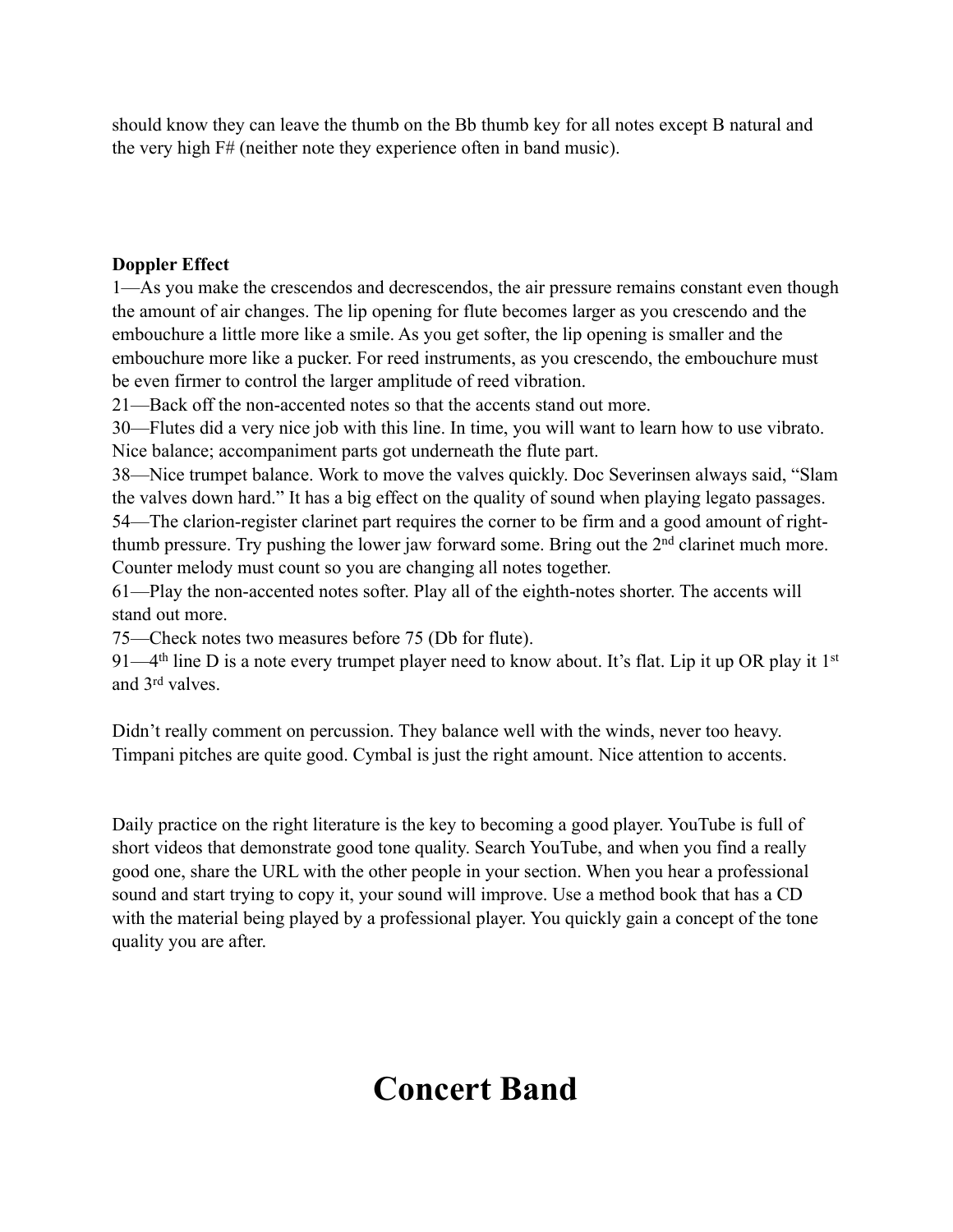#### **Plaza de Toros**

1-Trumpets-Space the accented notes, as well as the other notes which are shorter than a beat. Watch the D and Eb in the first trumpet. These  $5<sup>th</sup>$ -partial notes are flat. Check to be sure flutes are fingering the tremolos correctly. Hold the F fingering and move the left-hand pinky for F to Ab. Finger G but put the thumb on the Bb thumb key and move the  $2<sup>nd</sup>$  and  $3<sup>rd</sup>$  fingers of the left hand for the G to Bb.

4—Trombones—Space the notes. Get the teeth more apart and the aperture open.

6—Trombones count. Someone moved to Gb a beat early.

9—Trumpets have a nice style and are projecting the melody without overblowing.

11—Trombones check slide positions.

13—Trombones check slide positions throughout this section. C, G, Db, Ab, and Db all return a real "crunch."

29—Trumpets-Put much more space between notes. The section sounds unsure of how the rhythm fits with the beat. Trombones continue to have problems with slide accuracy. Trombones are late changing notes coming off of the dotted-half notes. Release just a little sooner on the dotted-half notes.

36—Check fingering of low F# in the clarinet.

55—Hold downbeat of 55 and check notes. Many wrong notes here.

61—Nice energy on the Coda. Prepare more for the last note. Give it a little length and strive for a good, resonant sound.

Nice energy throughout and nice concept of balance. Percussion section played well throughout. Percussion balanced the winds just right. Attention to detail is evident. The areas for attention are spacing short notes and accents in the brass section and accuracy of slide positions in the trombones.

#### **Mechanism**

1—Very nice percussion work.

7 & 11—Bells-Bring out of the notes from G and below. The upper notes are projecting well. 15—Flute-This section is a good example of how fingering Bb using the Bb thumb key (and no right-hand 1st finger) comes in handy. As you go back and forth between G and Bb, you are moving 2 fingers of the left hand (and they both go up and down at the same time.) Fingering Bb the other way, you are having to pick up two fingers and put down another finger, all at the same time.

15—1<sup>st</sup> Clarinet-If you are not already doing so, leave the right hand down the whole time you are going back and forth between A and C.

15-41—Space all of the eighth note more. Trombones are doing a nice job on the glissandos. 40—Since all winds rest on the downbeat of the next measure, I would hold beat 4 until the downbeat of 1.It would become the one long note in a series of short ones.

45—Release the whole note from the last measure on beat 1. (It is stopping early.) 47-50 Beautiful job. This is exactly what we want to hear in terms of shortness of notes, good precision, and proper balance.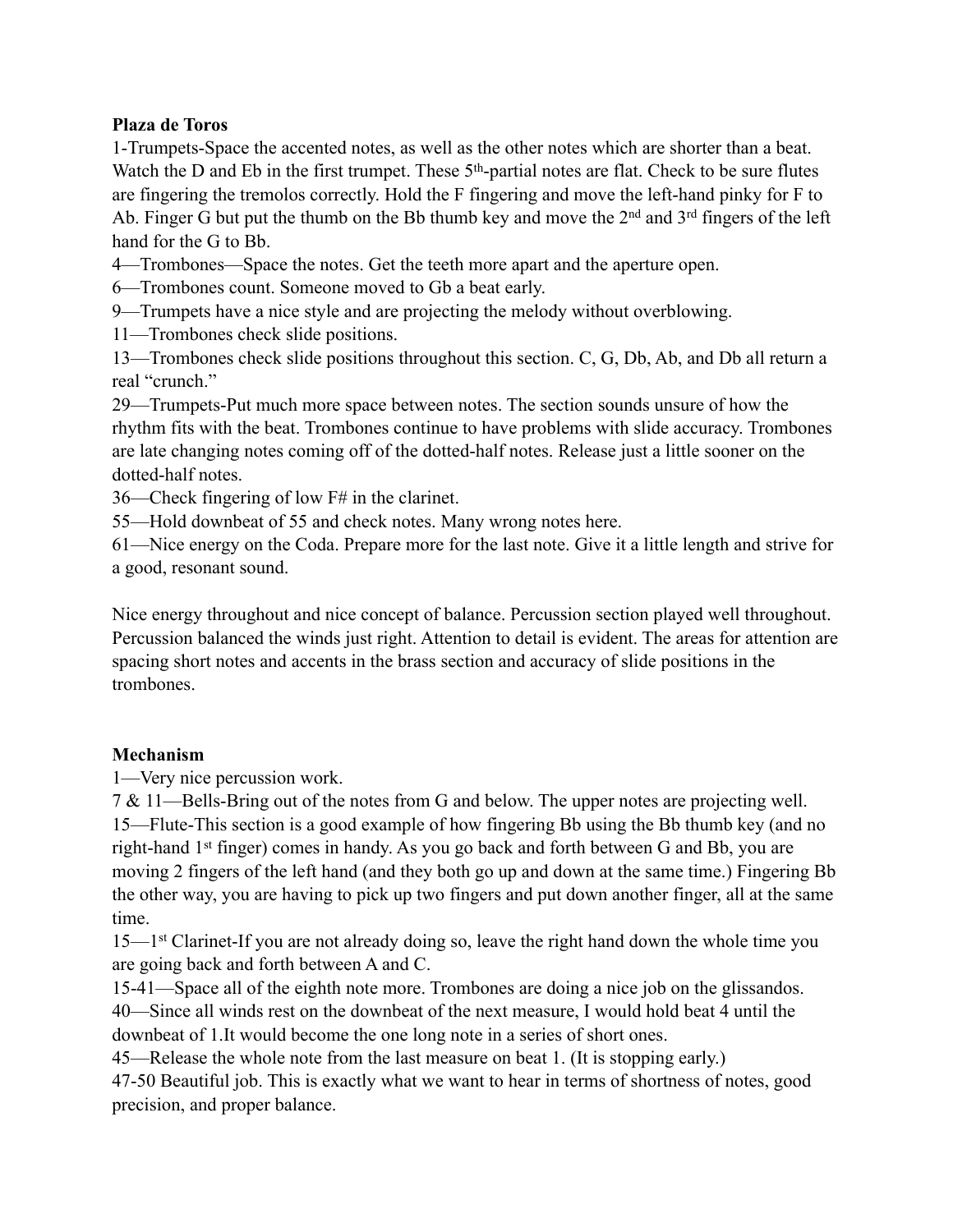51—Trumpets-Watch pitch on D and E-flat. Upper G and F# tend to be sharp. Trombones-Open the aperture and separate the teeth. Nice balance between trumpet and trombone.

57-65—Trombones-Work out the notes. Many wrong notes.

65-77—Clarinets-Keep the corner firm. Push the lower jaw forward some. Tone quality in the clarion register is not as good here.

75—Nice job in saxophones.

85—Did not hear timpani.

91—Work for much more space between eighth notes. The higher the pitch, the shorter the notes. Flute notes will be very short. On flute, you can do some stopping of the note with the tongue. Single reeds can put the tongue back on the reed to stop the sound yet continue to blow air through the instrument. This section is giving percussion problems. Woodblock precision is off. Continue to count carefully and watch.

111—Continue to work for shorter eighth notes. Lighten up on the volume. Flutes-The higher you go, the more you push the lower jaw forward and let the embouchure resemble a pucker. 115—Timpani-Some notes late leading into this section. Started to get apart from the group here. Notes in 120 were a couple of beats late. Bring out the timpani much more.

119—Balance the whole note from the bottom. Softer upper winds. At the upper dynamics, flutes and brass tend to go sharp while single reeds go flat. Tune 1<sup>st</sup> clarinet and 1<sup>st</sup> alto sax.

122-123 Percussion-What we should have heard here came in a measure early. Trombones did a nice job of watching and coming in at the right time.

134-Needed two more notes on the high-hat.

Much of the work consists of short notes. Those short notes need as much attention in terms of tone, intonation, and balance as long notes. Take a few of the tutti passages and sustain beat 1. Listen for a beautiful, balanced sound. When you shorten the notes, you will retain that same quality of sound.

#### **Three Czech Folk Songs**

#### *I. Walking at Night*

2-Hold half note until beat 1 of the next measure.

9-Need a much gentler attack.

Need to hear more "Part 2" from beginning to 9.

Throughout this entire first section, avoid taking a breath on the bar lines. The first of every 4 sounds as if the first note is accented.

12—Any time the band has a long note that stops together, be sure the release is together. In addition, listen for a hint of the low voices at the end. The tuba should be the last sound we hear. This effect gives the band a much darker sound.

13—I can't hear the difference between what is accented and what is not. Play the non-accented notes shorter.

30—Wrong notes on the half note. Check key signature.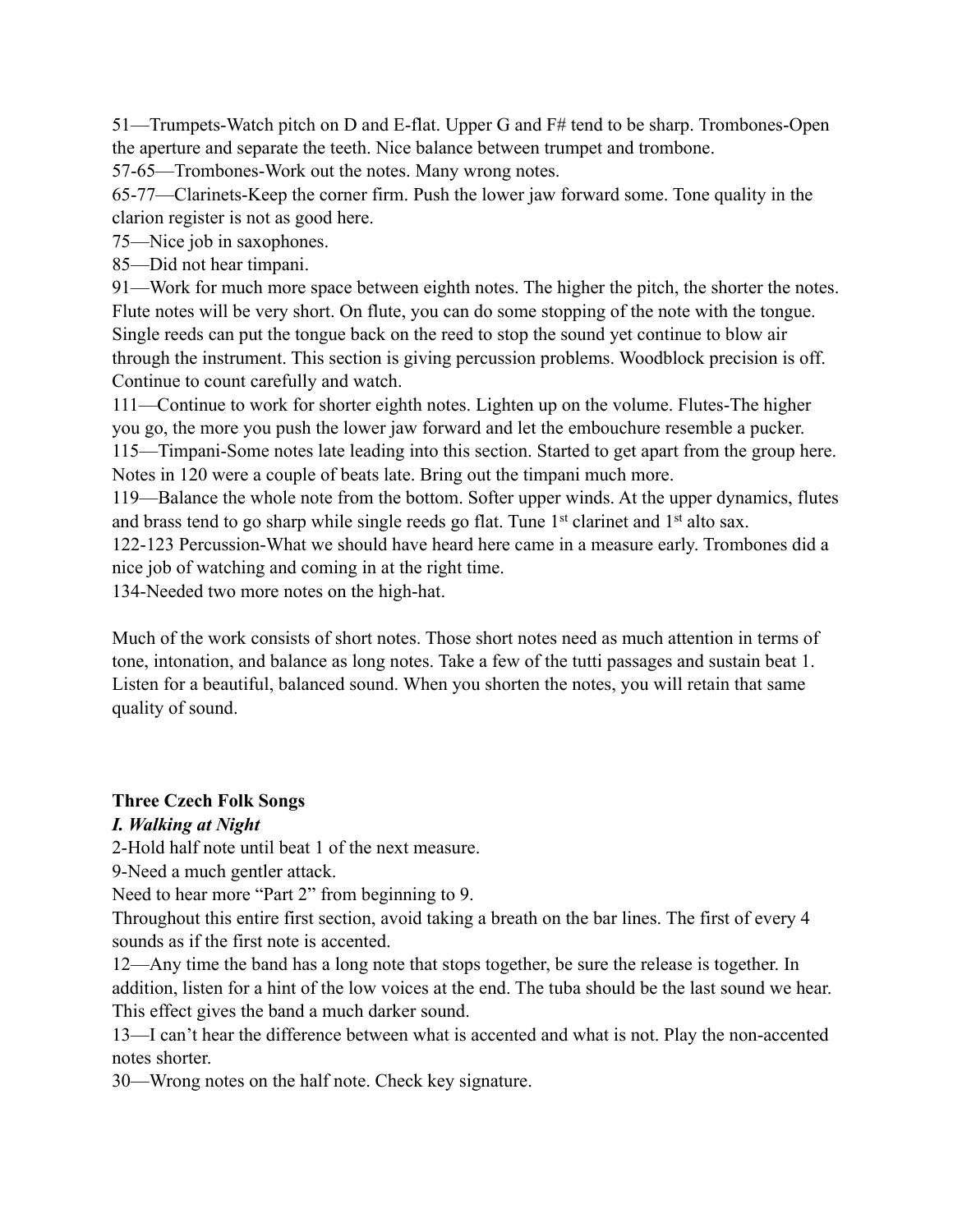32—Wrong notes on the quarter notes. Hold the quarter note on beat 4 all the way to the rest on the downbeat of 1.

33—Much gentler attack on the downbeat of 1.

45—Space the accents. Same idea as before…back off of the non-accented notes so that the accents stand out.

#### *II. Meadows Green*

Hold all notes full value throughout the movement. When a note is followed by a rest, the note does not end until the rest begins.

If the entire band is going to take a breath together, round off the phrase. Decrescendo the last several notes before the breath. Let the tuba be the last sound to stop. The fewer times you do this, the better. Alternate pushing through a long note onto the next measure with no breath juxtaposed to the band breathing together. It adds more variety and interest. Look for places to sneak a breath in the middle of the measure.

You can take these concepts and apply them throughout the movement. Notes and rhythms are in good shape. Phrasing is the area for growth.

#### *III. Spring, the Madcap*

5—Trumpets-Check key signature-B natural and F#.

Percussion work is very tasteful. Snare drum can be heard without overpowering. Xylophone is very precise, and balance is excellent.

Stylistically, longer notes receive more weight than shorter notes. When you have the eightquarter-eighth syncopation, place the emphasis on the quarter note and lighten up on the eighth notes.

# Symphonic Band

#### **Army of the Nile**

1—In a march, space the notes shorter than a beat. On the dotted-eighth-sixteenth, think of the dot as being a rest. Shorten the first notes of measures 2 and 4.

5 & 6—Bring out the tenor line.

7—Bring out low, descending line and shorten the notes.

8—A little more length on the downbeat by the people who had been playing descending eighth notes.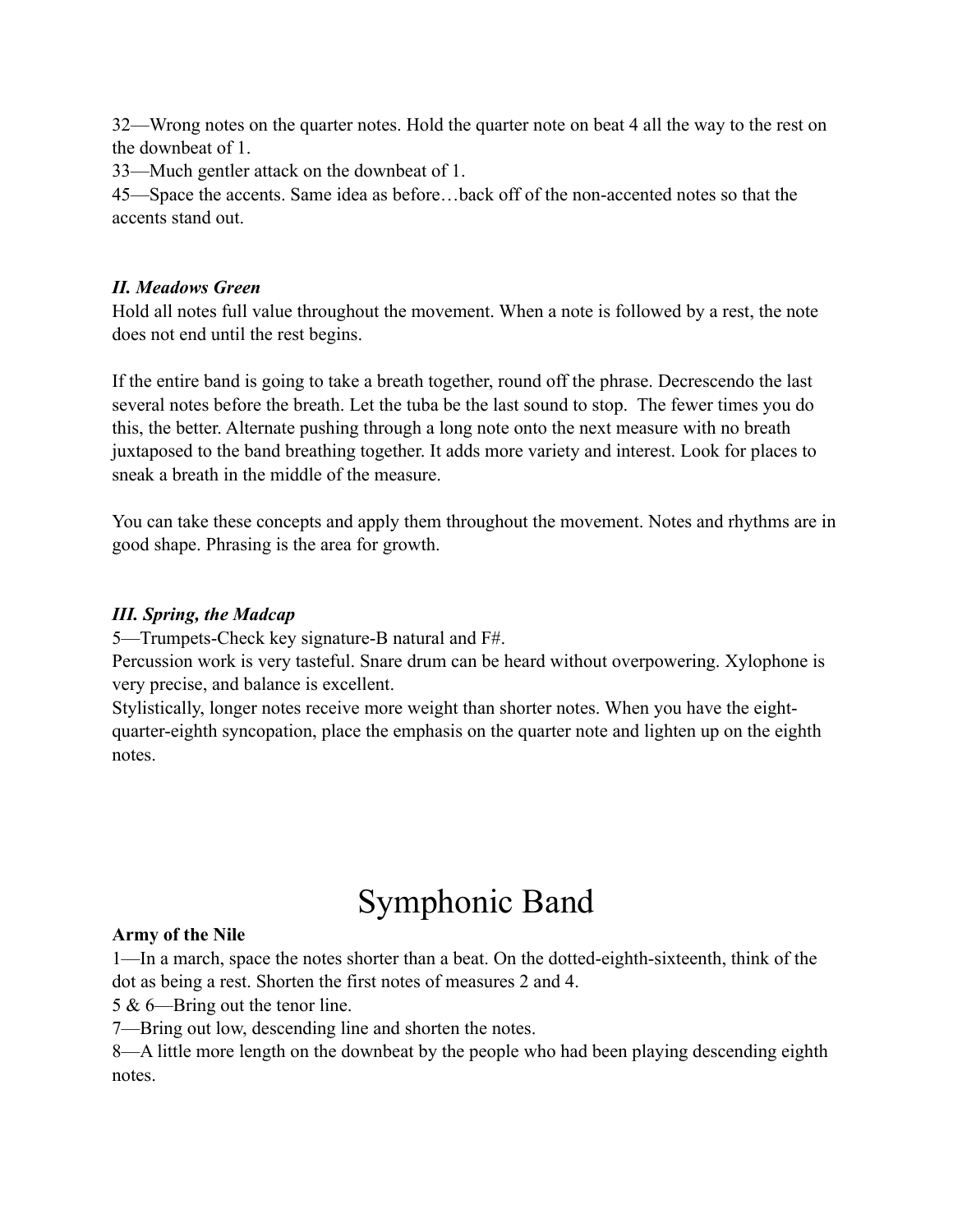9—The baritone counter melody is so important. Sing that out more. The composer's wife was a cello player, and the tenor-voice counter melodies in his marches are written with her in mind. 9—At this slower tempo, you have an opportunity to build and taper the half notes. Taper half notes followed by a rest. Build half notes which lead into another note.

20 & 21—Lean into beat 2 and round off beat 1 of the next measure, making it quite short and softer than the dotted-eighth sixteenths before it.

8-41 Wait longer to play the sixteenth pickup to beat 2 in upper voices. Make the sixteenth softer than the eighth notes which follow it.

23—Make a big difference in the emphasis on beat 1 (short, round off) and beat 2 (full value, accented).

36 & 37—Lean into beat 2 and round off beat 1 of the next measure, making it quite short and softer than the dotted-eighth sixteenths before it.

37&38—Snare is a little late on beat 1

49 going into 50—Snare drum-Even though there is a crescendo through the measure, make the next downbeat soft. Winds are going to "lift off" of the half note. You will want to make beat 1 light as well each time this happens.

#### **All the Pretty Little Horses**

1—Percussion-Nice beginning

5—Flute-a little under the pitch. In the low register, bring the lower jaw back and let the embouchure become more like a smile to direct the air more down into the flute.

13—Make the first attack gentler. Reeds can have the air going ahead of time and have the tongue on the reed to dampen the sound. Remove the tongue when it's time for the note to sound. 17—Nobody takes a breath at 17. Sneak the breath somewhere else. Nice sound through this

section.

20—Be careful to release together. Tuba should be the last sound to stop.

25—Horns and Baritones-Nice job on the moving eighth notes.

27—Nice trumpet solo. Can you add vibrato on the long notes?

34—Be careful not to accent the downbeat. E in 1st trumpet will tend to be flat.

35—Horns and Alto Saxophones-Very nice job on the melody.

42—Be careful not to accent beat 1. Balance the fermata from bottom to top. Don't crescendo that fermata or stop with the tongue. Be sure the tuba is the last sound to stop.

43—Bring out flute solo with some edge in the lower register. Can you add vibrato? Nice clarinet solo.

49—Vocal parts are well-done.